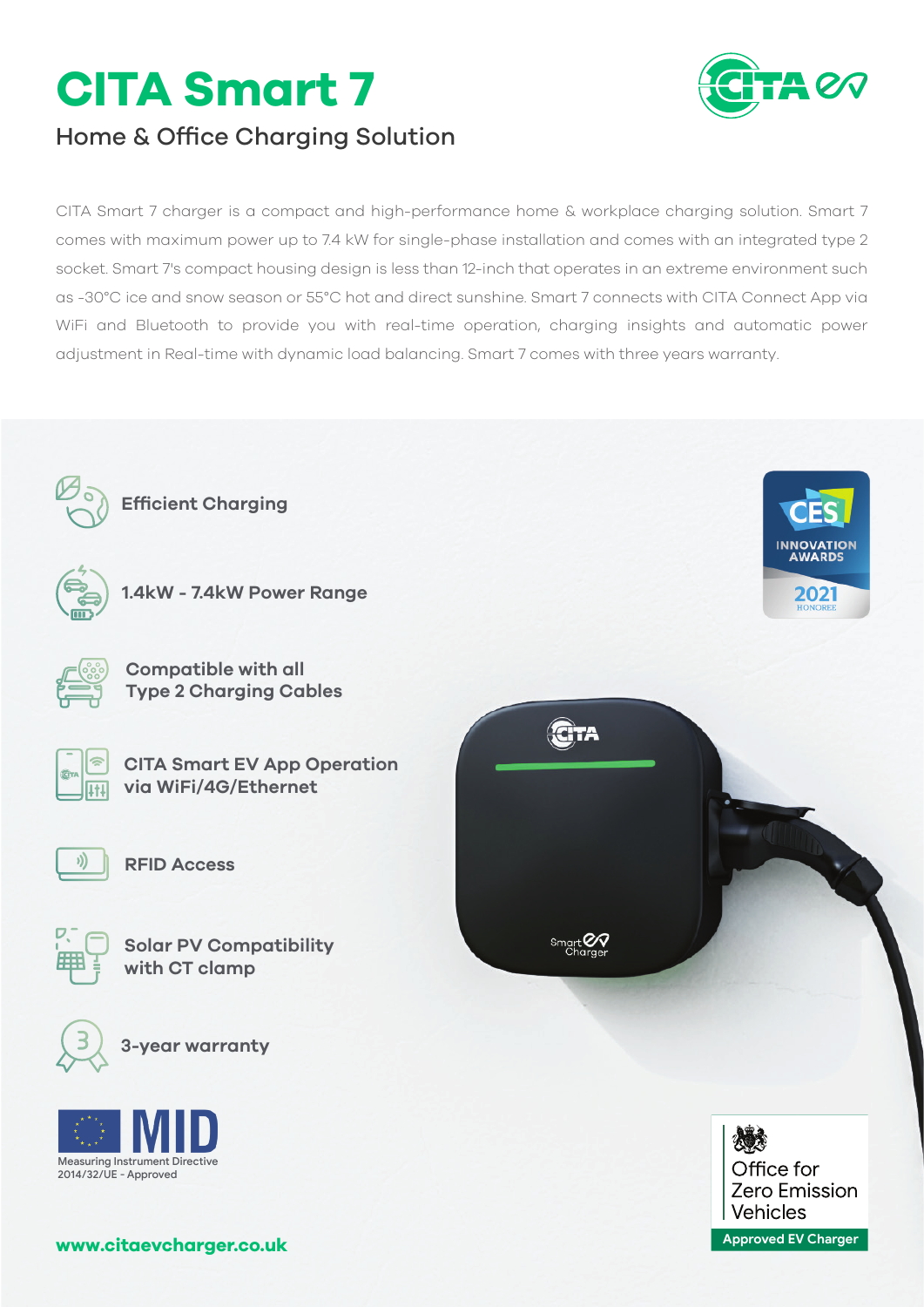# **Electrical** Specifications



# AC Nominal Input

Phases/Lines Voltage Frequency

1 phase + netural+ PE 230VAC+/-10% 50Hz

# AC Nominal Output

Phases/Lines Voltage Output Power Output Current 1 phase + netural+ PE 230VAC+/-10% 1.4kW - 7.4kW programmable 6 - 32A programmable

# **General** Specifications

### Structure Design

Charging Socket Charging Mode

Housing Material LED Status Indication RFID Card/Tag RFID Card/Tag Qty. MID Approved kWh Meter 6mA DC Trip

# Environmental Index

Operating Temperature Working Humidity Working Altitude IP Rating Mounting Method Solar PV Compatibility

5%~95% without condensation <2000m IP54 On a wall or on a poll Optional, with 2nd external CT clamp

 $-30 - +50^{\circ}$ C

# Package Information

Product Dimension Package Dimension Net Weight Gross Weight

300mm x 300mm x 130mm 380mm x 380mm x 215mm 2.54Kg 3.40Kg

IEC 62196 Type 2, IP54, locking Mode 3 (IEC 61851-1 / SAE J1772 compliant communication protocol) High impact plastic Green, Amber, Red Yes 2 supplied Yes Integrated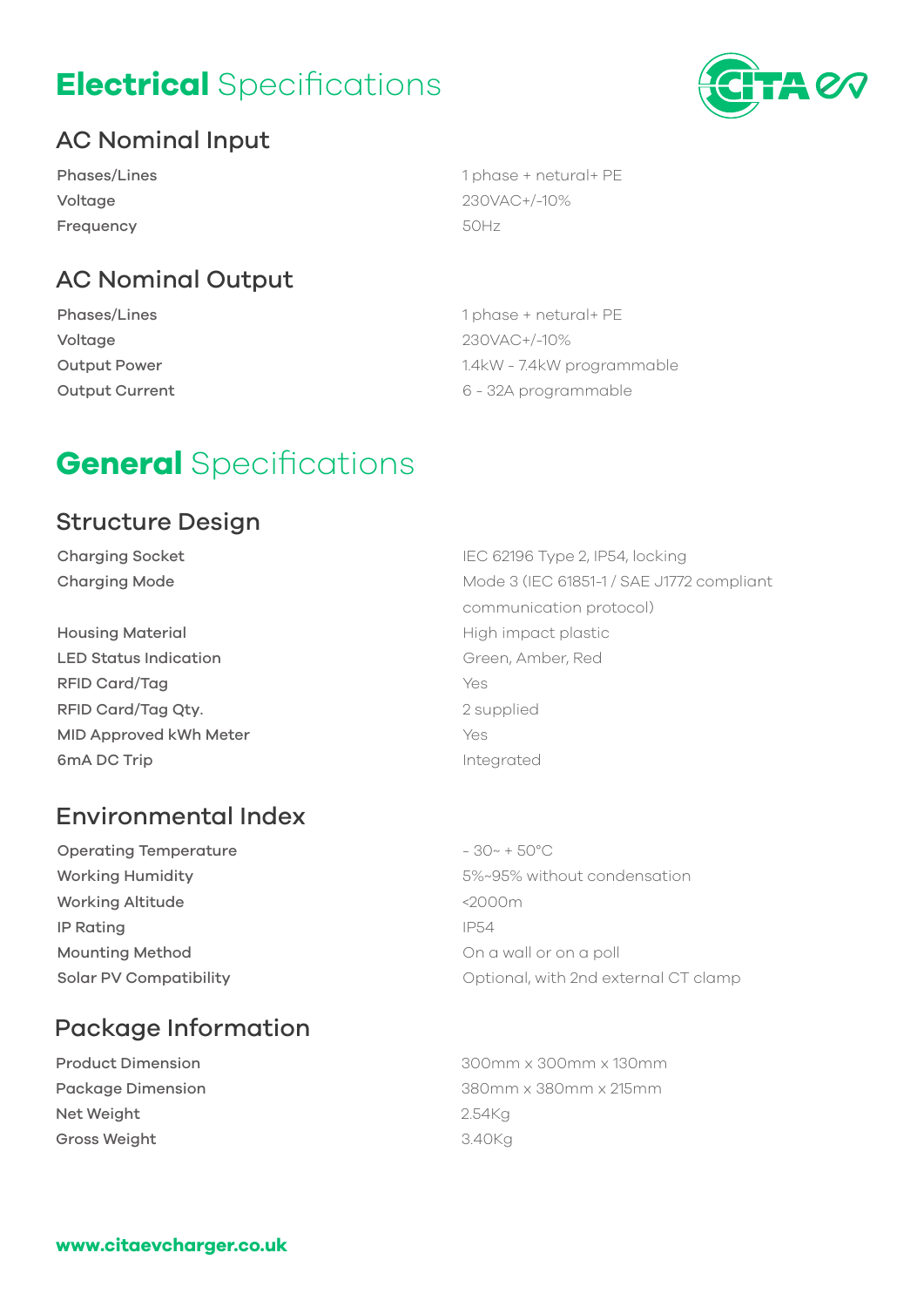# **General** Specifications

## Protection

Multiple Protection

#### Safety Standard

Active Load Management Dynamic Load Balancing Earthing Arrangements Earth Leakage Protection

**Warranty** 

## **Communication**

Communication Protocol Communication Method Programmable Charging Time Programmable Charging Power Mobile App Availability

### Over/Under voltage protection, Overload protection, Short circuit protection, Current leakage protection, Grounding protection, Surge protection, Over/Under temperature protection CE Marked, EMC Directive 2014/30/EU, IEC 61851-1, IEC 61851-22, IEC 62196-2 Yes, with external CT clamp (100A max) Yes, via cloud software Connect to local earth (or) TT earth as per regulations A dedicated 30mA Type A RCD must be used on the supply circuit 3-years

OCPP 1.6 - JSON WiFi, Optional: 4G/Ethernet Yes, preset from APP Yes, preset from APP Yes, Android and IOS App

# **CITA Connect App**

You are powered by a smart application to manage all your CITA Smart 7 monitoring and settings from your iOS or Android mobile phone.

- Realtime operation with current control according to your needs
- Smart and schedule charging features
- Charging insights with analytics
- View charging logs, consumption and savings